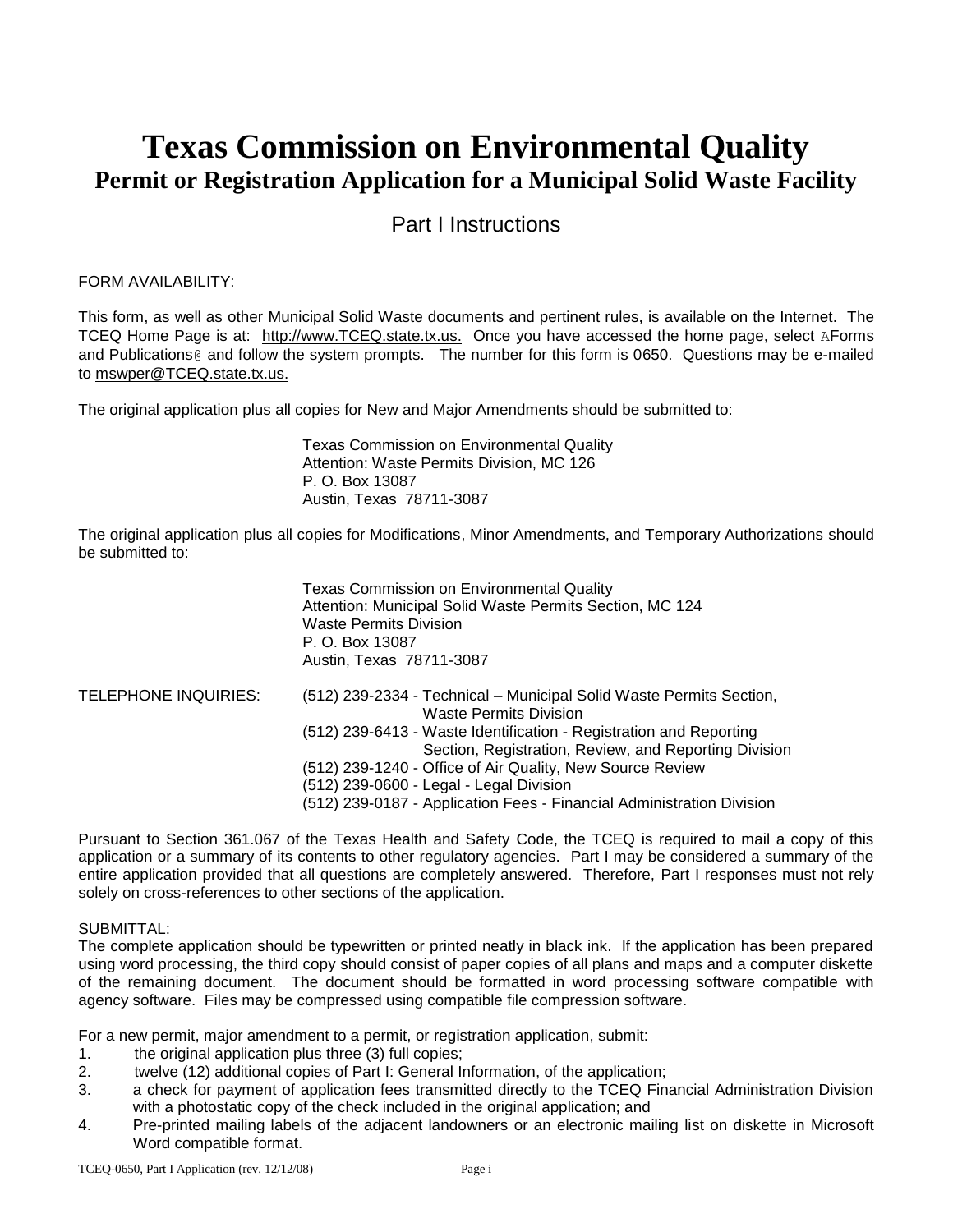For modifications and minor amendments to an issued permit, modifications to an issued registration, or for temporary authorization requests, submit:

- 1. an original application plus two (2) full copies, consisting of, at a minimum, Part I plus replacement pages for the changed portions of the application that change as a result of the modification or minor amendment;
- 2. a description of the exact changes to be made to the permit or registration conditions and supporting documents referenced by the permit or registration;
- 3. an explanation of why the modification or minor amendment is needed; and
- 4. a check for payment of application fees transmitted directly to the TCEQ Financial Administration Division with a photostatic copy of the check included in the modification or minor amendment application.

#### **For all notice of deficiency responses, please resubmit page 1 and a new signature page 10 plus the appropriate number of copies.**

Several modifications may be submitted as one application.

#### APPLICATION REVISIONS:

Please submit any application revisions with a revised date and page numbers at the bottom of the page(s).

#### WAIVERS:

Any request for waiver of any of the applicable requirements of this permit application must be fully documented.

#### DESIGNATION OF MATERIAL AS CONFIDENTIAL:

The Commission has a responsibility to provide a copy of each application to other review agencies and to interested persons upon request and to safeguard confidential material from becoming public knowledge. Thus, the Commission requests that the applicant (1) be prudent in the designation of material as confidential and (2) submit such material only when it might be essential to the staff in their development of a recommendation.

The Commission suggests that the applicant **NOT** submit confidential information as part of the permit or registration application. However, if this cannot be avoided, the confidential information should be described in non-confidential terms throughout the application, cross-referenced, and submitted as a separate document or binder, and conspicuously marked "CONFIDENTIAL."

Reasons of confidentiality include the concept of trade secrecy and other related legal concepts which give a business the right to preserve confidentiality of business information to obtain or retain advantages from its right in the information. This includes authorizations under, 18 U.S.C. 1905 and special rules cited in 40 CFR Chapter I, Part 2, Subpart B.

The applicant may elect to withdraw any confidential material submitted with the application. However, the permit cannot be issued, amended, or modified if the application is incomplete.

#### PRE-APPLICATION MEETING/PUBLIC PARTICIPATION ACTIVITIES [30 TAC §330.53]:

The TCEQ encourages applicants to hold a pre-application meeting with the public to allow both the applicant and the public to identify potential issues. Applicants are also encouraged to hold a pre-application meeting with TCEQ MSW Permits Section staff and to notify the Municipal Solid Waste Permits Section, Waste Permits Division of an intent to file a permit application.

If a local review committee has been established to facilitate communication between the applicant and the local host community, the applicant should summarize the activities of the committee and submit this summary with the application. Any report completed by the review committee must also be submitted.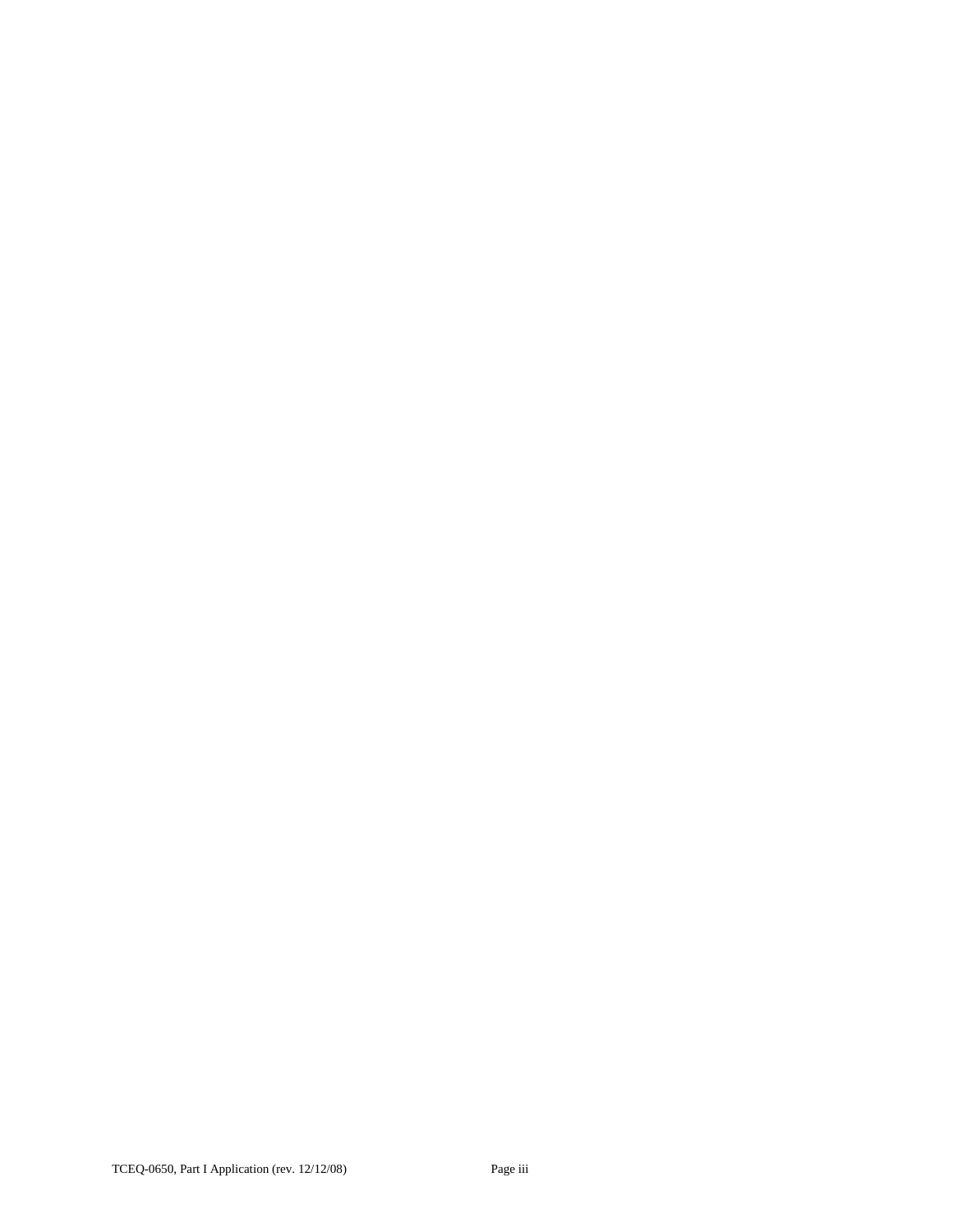

# **Texas Commission on Environmental Quality Permit or Registration Application for Municipal Solid Waste Facility**

# Part I

# **A. General Information**

| <b>Facility Name:</b>                      | City of Victoria Regional Wastewater Treatment Plant |  |  |  |
|--------------------------------------------|------------------------------------------------------|--|--|--|
| Physical or Street Address (if available): | 923 US Highway 59 South                              |  |  |  |
| (City) (County)( State)( Zip Code):        | TX<br>77905<br>Victoria<br>Victoria                  |  |  |  |
| (Area Code) Telephone Number:              | $(361)$ 485-3381                                     |  |  |  |
| <b>Charter Number:</b>                     | N/A                                                  |  |  |  |

If the application is submitted on behalf of a corporation, provide the Charter Number as recorded with the Office of the Secretary of State for Texas.

| Operator Name <sup>1</sup> :        | City of Victoria        |          |    |            |
|-------------------------------------|-------------------------|----------|----|------------|
| <b>Mailing Address:</b>             | P.O. Box 1758 Suite 107 |          |    |            |
| (City) (County) (State) (Zip Code): | <b>Victoria</b>         | Victoria | TX | 77902-1758 |
| (Area Code) Telephone Number:       | $(361)$ 485-3381        |          |    |            |
| (Area Code) FAX Number:             | $(361)$ 485-3385        |          |    |            |
| <b>Charter Number:</b>              | N/A                     |          |    |            |

If the permittee is the same as the operator, type "Same as Operator".

| Permittee Name:                            | Same As Operator |  |
|--------------------------------------------|------------------|--|
| Physical or Street Address (if available): |                  |  |
| (City) (County) (State) (Zip Code):        | TX               |  |
| (Area Code) Telephone Number:              |                  |  |
| Charter Number:                            |                  |  |

If the application is submitted by a corporation or by a person residing out of state, the applicant must register an Agent in Service or Agent of Service with the Texas Secretary of State's office and provide a complete mailing address for the agent. The agent must be a Texas resident.

| Agent Name:                         | N/A |  |  |
|-------------------------------------|-----|--|--|
| Mailing Address:                    |     |  |  |
| (City) (County)( State)( Zip Code): |     |  |  |
| (Area Code) Telephone Number:       |     |  |  |
| (Area Code) FAX Number:             |     |  |  |

Application Type:

| Permit       | Major Amendment     | Minor Amendment                |
|--------------|---------------------|--------------------------------|
| Registration | Modification        | <b>Temporary Authorization</b> |
|              | w/Public Notice     |                                |
|              | w/out Public Notice | Notice of Deficiency Response  |

<sup>&</sup>lt;sup>1</sup> The operator has the duty to submit an application if the facility is owned by one person and operated by another [30 TAC 305.43(b)]. The permit will specify the operator and the owner who is listed on this application [Section] 361.087 Texas Health and Safety Code].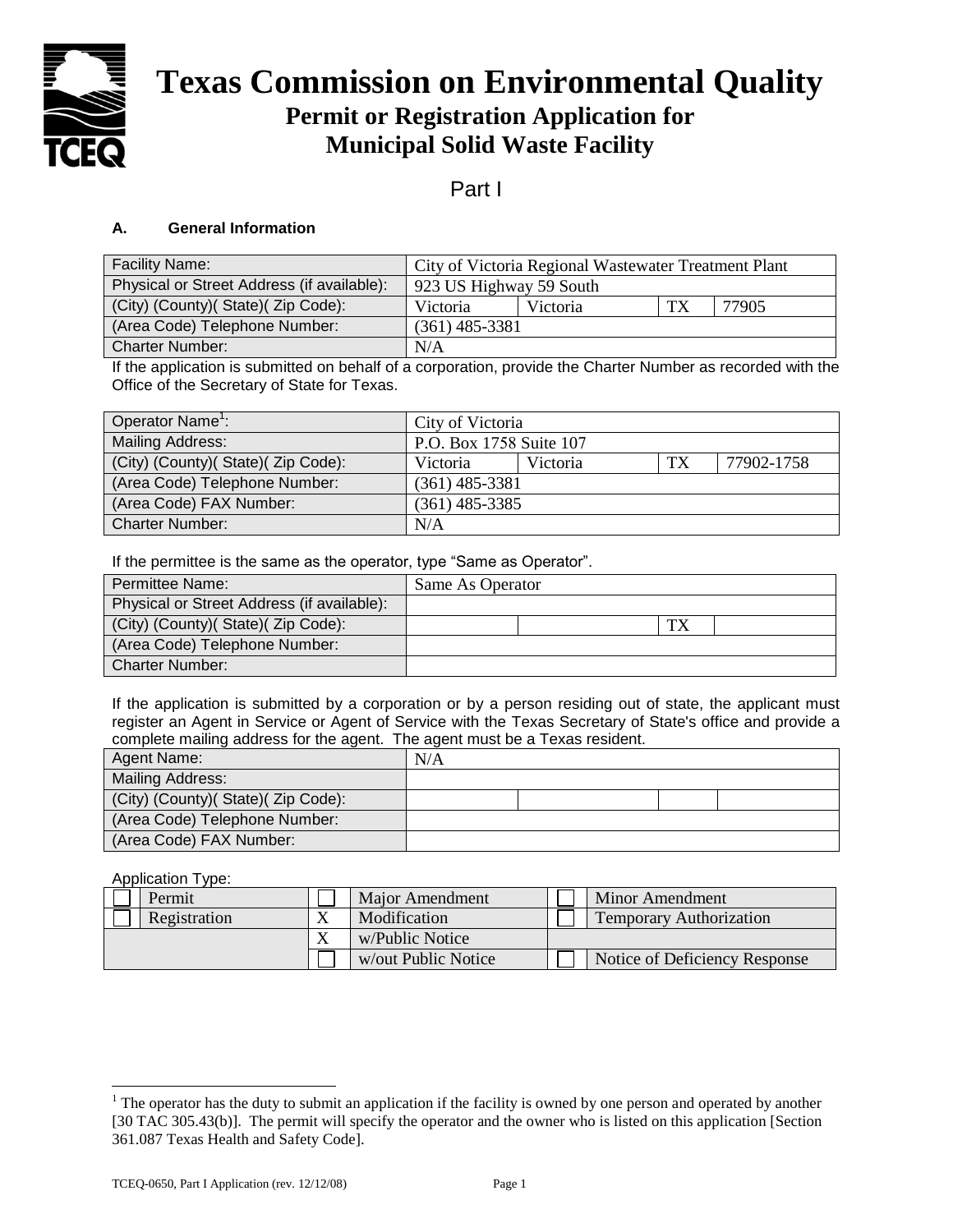Facility Classification:

| $\mathbf{r}$<br>VDE                | $\sim$<br>$\forall$ pe $\exists$ V | $\mathbf{v}$ | $\mathbf{r}$<br>1 vpe | $\sim$<br>$\forall$ vpe $\Lambda$ |
|------------------------------------|------------------------------------|--------------|-----------------------|-----------------------------------|
| Type I AE<br>$\sim$ $\blacksquare$ | Type IV AE                         |              | Type<br><u>_</u>      |                                   |

Activities covered by this application (check all that apply):

| sposal<br>ıno<br>$.10-$<br>ALOF.<br>$\overline{1}$<br>. . |
|-----------------------------------------------------------|
|-----------------------------------------------------------|

Waste management units covered by this application (check all that apply):

|   | Containers      | Tanks           | Surface         | Landfills       |
|---|-----------------|-----------------|-----------------|-----------------|
|   |                 |                 | Impoundments    |                 |
|   | Incinerators    | Composting      | Type IV         | Type IX         |
|   |                 |                 | Demonstration   | Energy/Material |
|   |                 |                 | Unit            | Recovery        |
| X | Other (Specify) | Grit Trap Waste | Other (Specify) |                 |
|   | Other (Specify) |                 | Other (Specify) |                 |

Is this submittal part of a Consolidated Permit Processing request, in accordance with 30 TAC Chapter 33?

Yes X No

**If yes**, state the other TCEQ program authorizations requested. N/A

Provide a brief description of the portion of the facility covered by this application. For amendments, modifications, and temporary authorizations, provide a brief description of the exact changes to the permit or registration conditions and supporting documents referenced by the permit or registration. Also, provide an explanation of why the amendment, modification, or temporary authorization is requested.

Type V Permit of a Grit Trap Waste Facility at a permitted publicly owned wastewater treatment plant.

Does the application contain confidential Material?  $\Box$  Yes X No

If yes, cross-reference the confidential material *throughout the application* and submit as a separate document or binder conspicuously marked "CONFIDENTIAL."

#### Alternative Language Notice Instructions

For certain permit applications, public notice in an alternate language is required. If an elementary school or middle school nearest to the facility offers a bilingual program, notice may be required to be published in an alternative language. The Texas Education Code, upon which the TCEQ alternative language notice requirements are based, trigger a bilingual education program to apply to an entire school district should the requisite alternative language speaking student population exist. However, there may not exist any bilingual students at a particular school within a district which is required to offer the bilingual education program. For this reason, the requirement to publish notice in an alternative language is triggered if the nearest elementary or middle school, as a part of a larger school district, is required to make a bilingual education program available to qualifying students and either the school has students enrolled at such a program on-site, or has students who attend such a program at another location in satisfaction of the school's obligation to provide such a program as a member of a triggered district.

If it is determined that an alternative language notice is required, the applicant is responsible for ensuring that the publication in the alternate language is complete and accurate in that language. Electronic versions of the Spanish template examples are available from the TCEQ to help the applicant complete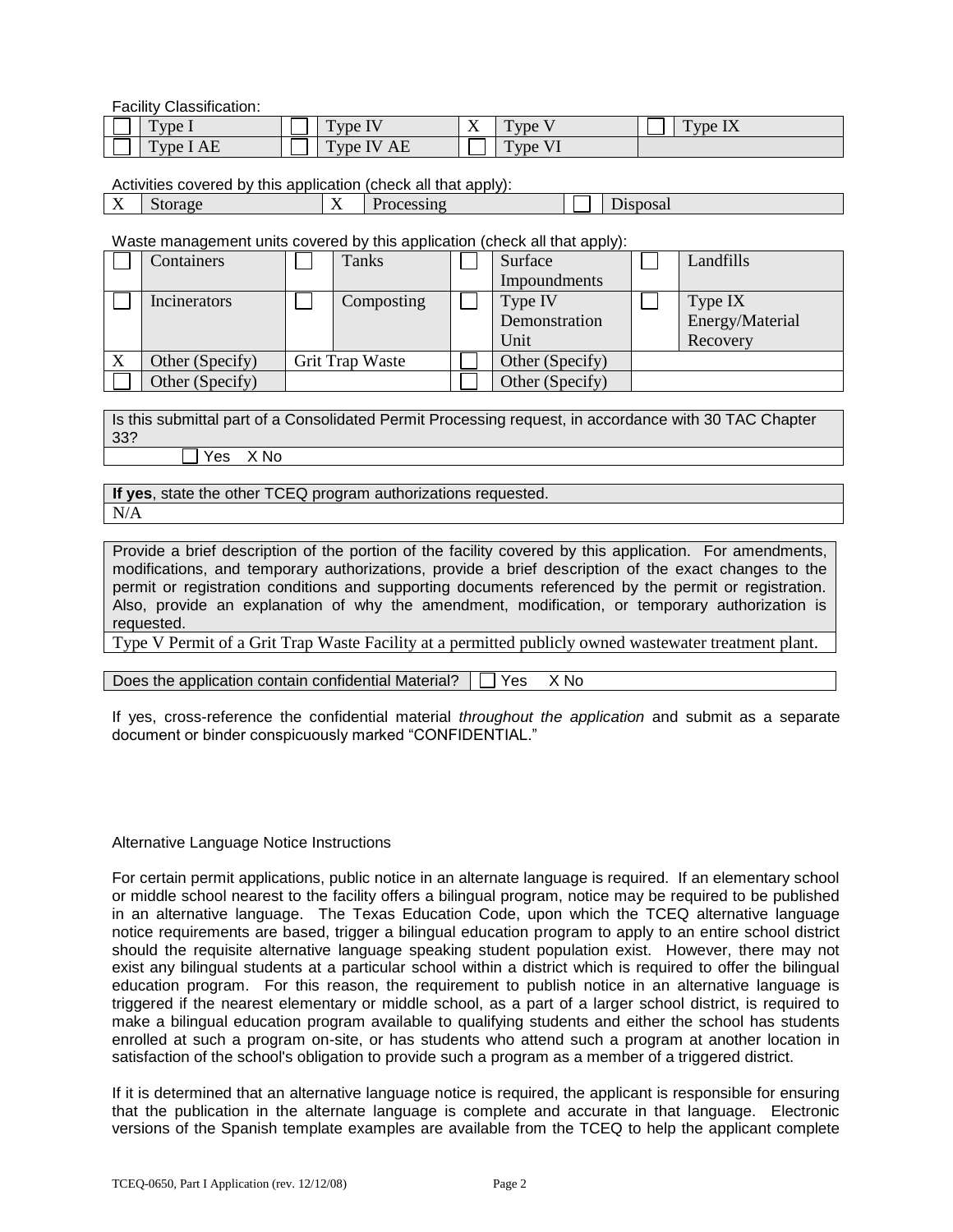the publication in the alternative language.

Alternative Language Notice Application Form:

Alternative language notice confirmation for this application:

1. Is a bilingual program required by the Texas Education Code in the school district where the facility is located?  $\Box$  YES  $\Box$  NO

(If NO, alternative language notice publication not required)

2. If YES to question 1, are students enrolled in a bilingual education program at either the elementary school or the middle school nearest to the facility?  $\Box$  YES  $\Box$  NO

(IF YES to questions 1 and 2, alternative language publication is required; If NO to question 2, then consider the next question)

3. If YES to question 1, are there students enrolled at either the elementary school or the middle school nearest to the facility who attend a bilingual education program at another  $location? \Box YES \Box NO$ 

(If Yes to questions 1 and 3, alternative language publication is required; If NO to question 3, then consider the next question)

4. If YES to question 1, would either the elementary school or the middle school nearest to the facility be required to provide a bilingual education program but for the fact that it secured a waiver from this requirement, as available under 19 TAC '89.1205(g)?  $\Box$  YES  $\Box$  NO

(If Yes to questions 1 and 4, alternative language publication is required; If NO to question 4, alternative language notice publication not required)

If a bilingual education program(s) is provided by either the elementary school or the middle school nearest to the facility, which language(s) is required by the bilingual program?

Note: Applicants for new permits and major amendments must make a copy of the administratively complete application available at a public place in the county where the facility is, or will be, located for review and copying by the public.

| Public place where administratively complete permit application will be located. |                  |          |    |       |  |  |
|----------------------------------------------------------------------------------|------------------|----------|----|-------|--|--|
| Public Place (e.g., public library, county   City of Victoria Library            |                  |          |    |       |  |  |
| court house, city hall, etc.):                                                   |                  |          |    |       |  |  |
| <b>Mailing Address:</b>                                                          | $302$ N main     |          |    |       |  |  |
| (City) (County) (State) (Zip Code):                                              | Victoria         | Victoria | TX | 77902 |  |  |
| (Area Code) Telephone Number:                                                    | $(361)$ 485-3302 |          |    |       |  |  |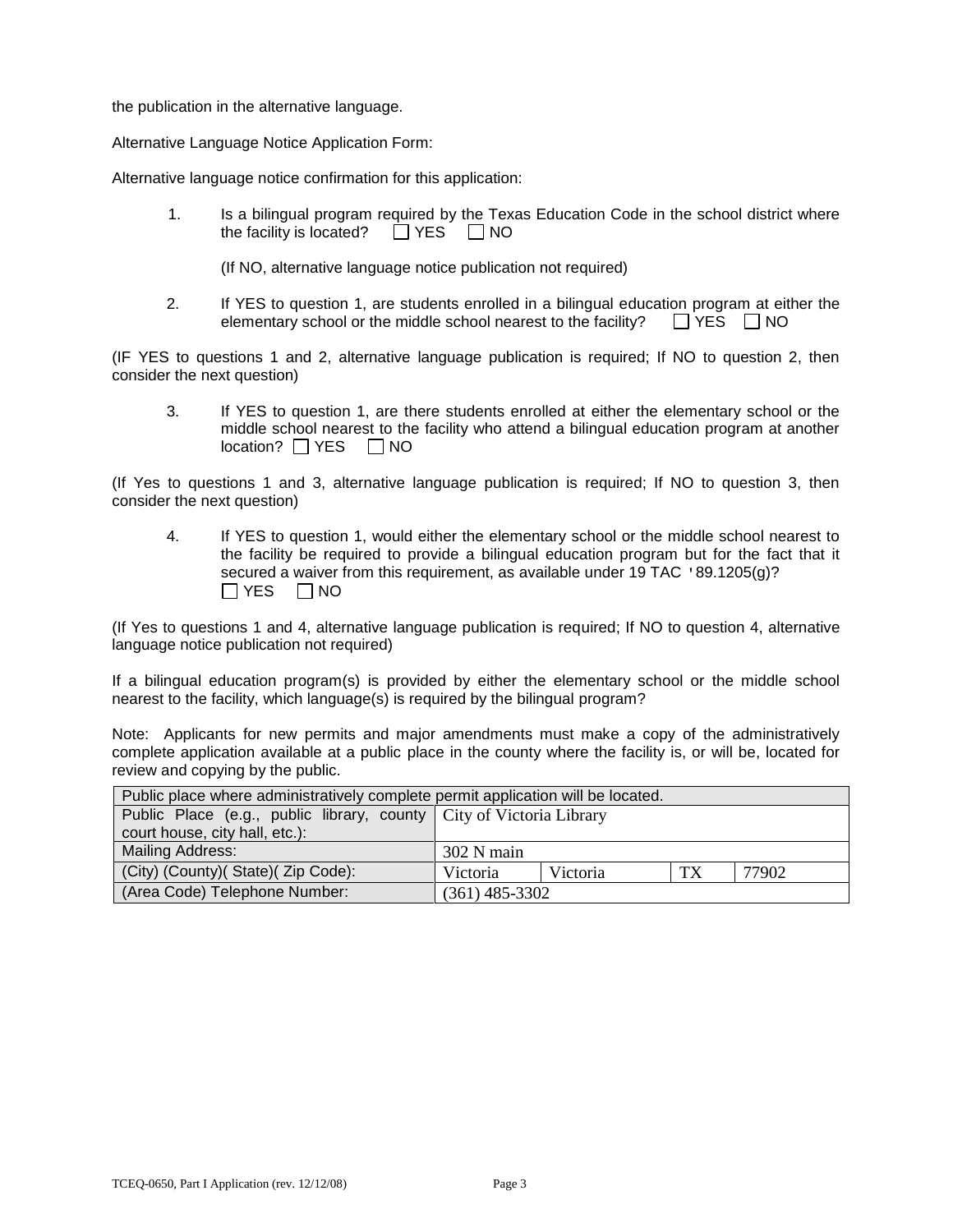# **B. Facility Location**

Except for Type I AE and Type IV AE landfill facilities, for permits, registrations, amendments, and modifications requiring public notice, provide the URL address of a publicly accessible internet web site where the application and all revisions to that application will be posted. http://www.victoriatx.org/publicworks/WastewaterPlant.asp

Local Government Jurisdiction: | Victoria County

Within City Limits of:  $\big| N/A$ 

Within Extraterritorial Jurisdiction of City of: Victoria

Is the proposed municipal or industrial solid waste disposal or processing facility located in an area in which the governing body of the municipality or county has prohibited the disposal or processing of municipal or industrial solid waste? (If YES, provide a copy of the ordinance or order):

 $\Box$  YES X NO

Provide a description of the location of the facility with respect to known or easily identifiable landmarks.

On the West side of US Highway 59 South, on the North bank of the Guadalupe River, South of the City of Victoria

Detail the access routes from the nearest United States or state highway to the facility. Direct access to US Highway 59 South.

Provide the latitudinal and longitudinal geographic coordinates of the facility.

| ∟atitude              | 28° 45' 20"<br>N         |
|-----------------------|--------------------------|
| Longitude             | $97^{\circ}$ 0' 18"<br>W |
| Elevation (above msl) | 92.0 ft                  |

Is the facility within the Coastal Management Program boundary?  $\Box$  Yes  $\Box$  X No

Texas Department of Transportation District Location:

| <b>TXDOT District Name &amp; Number:</b> | Yoakum District No. 13 |  |  |       |  |
|------------------------------------------|------------------------|--|--|-------|--|
| District Engineer's Name:                | Lonnie Gregorcyk, P.E. |  |  |       |  |
| Street or P. O. Box:                     | 403 Huck Street        |  |  |       |  |
| (City) (County) (State) (Zip Code):      | TX<br>Yoakum<br>Lavaca |  |  | 77995 |  |
| (Area Code) Telephone Number:            | $(361)$ 293-4332       |  |  |       |  |
| (Area Code) FAX Number:                  | $(361)$ 293-4372       |  |  |       |  |

The local governmental authority or agency responsible for road maintenance:

| <b>Agency Name</b>                  | <b>TXDOT</b>                        |  |  |  |
|-------------------------------------|-------------------------------------|--|--|--|
| Contact Person's Name:              | Ned Pyatt                           |  |  |  |
| Street or P. O. Box:                | 11401 US Highway 59 North           |  |  |  |
| (City) (County) (State) (Zip Code): | 77905<br>TX<br>Victoria<br>Victoria |  |  |  |
| (Area Code) Telephone Number:       | $(361)$ 573-6681                    |  |  |  |
| (Area Code) FAX Number:             | $(361)$ 578-2895                    |  |  |  |

#### State Representative:

| District Number:                    | 30                               |          |    |       |
|-------------------------------------|----------------------------------|----------|----|-------|
| State Representative's Name:        | Geanie Morrison                  |          |    |       |
| <b>District Office Address:</b>     | 1501 East Mockingbird, Suite 101 |          |    |       |
| (City) (County) (State) (Zip Code): | Victoria                         | Victoria | TX | 77903 |
| (Area Code) Telephone Number:       | $(361)$ 572-0196                 |          |    |       |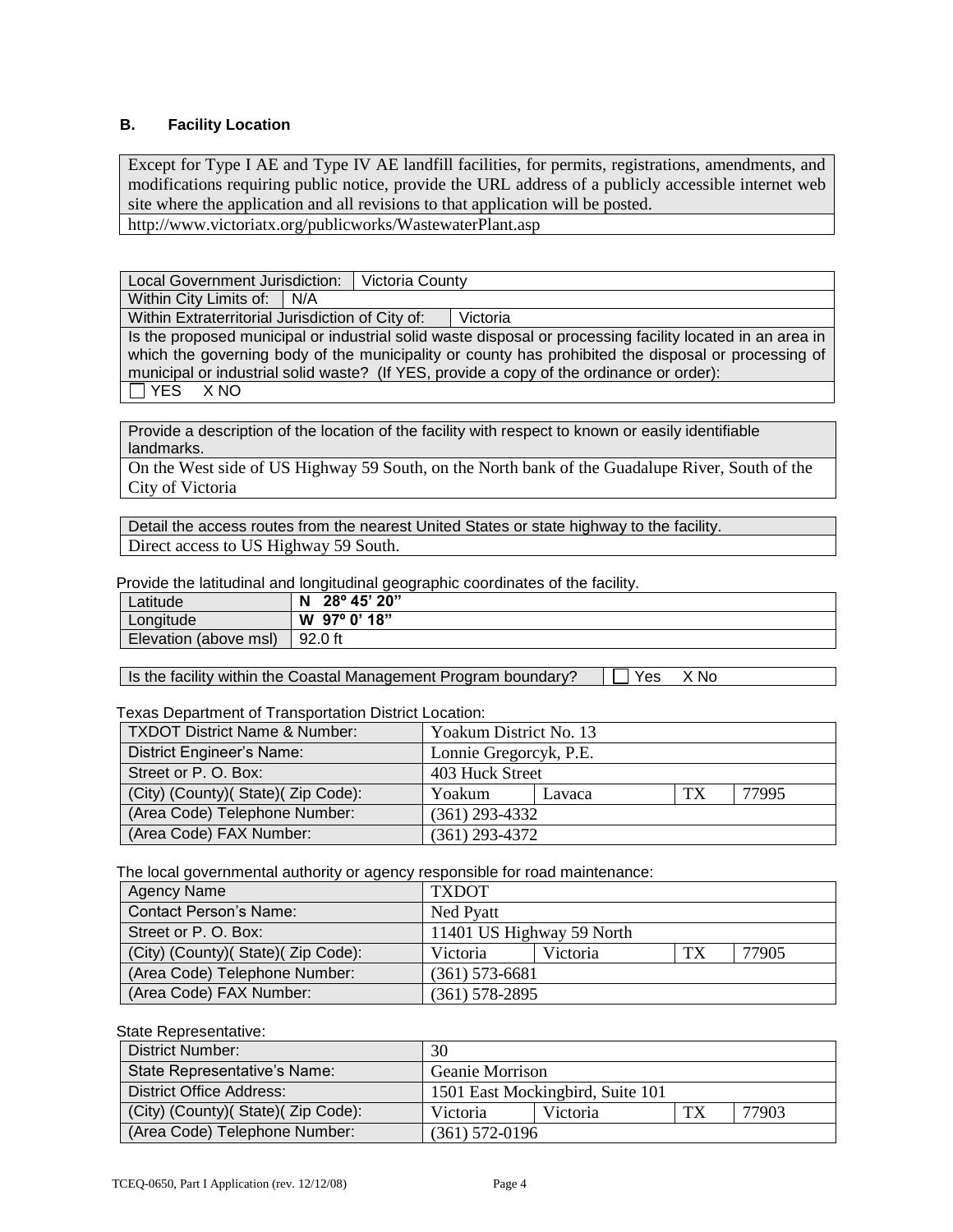| (Area Code) FAX Number: | $(361) 576-0747$ |
|-------------------------|------------------|
|                         |                  |

#### State Senator:

| District Number:                    | 18                   |  |       |  |
|-------------------------------------|----------------------|--|-------|--|
| State Senator's Name:               | Glenn Hegar          |  |       |  |
| <b>District Office Address:</b>     | P.O. Box 1008        |  |       |  |
| (City) (County) (State) (Zip Code): | TX<br>Harris<br>Katy |  | 77492 |  |
| (Area Code) Telephone Number:       | $(281)$ 391-8883     |  |       |  |
| (Area Code) FAX Number:             | $(281)$ 391-8818     |  |       |  |

#### Council of Government (COG) Information:

| COG Name:                           | Golden Crescent Regional Planning Commission |  |  |  |
|-------------------------------------|----------------------------------------------|--|--|--|
| COG Representative's Name:          | Shawn Clark                                  |  |  |  |
| COG Representative's Title:         | <b>Environmental Resource Coordinator</b>    |  |  |  |
| Street or P. O. Box:                | 568 Big Bend Drive                           |  |  |  |
| (City) (County) (State) (Zip Code): | 77904<br>Victoria<br>TX<br>Victoria          |  |  |  |
| (Area Code) Telephone Number:       | $(361)$ 578-1587                             |  |  |  |
| (Area Code) FAX Number:             | $(361)$ 578-8865                             |  |  |  |

#### River Basin Information:

| <b>River Authority:</b>             | Guadalupe-Blanco River Authority   |  |  |  |
|-------------------------------------|------------------------------------|--|--|--|
| <b>Contact Person's Name:</b>       | W.E. "Bill" West Jr.               |  |  |  |
| Watershed Sub-Basin Name:           | Lower Guadalupe River Watershed    |  |  |  |
| Street or P. O. Box:                | 933 East court Street              |  |  |  |
| (City) (County) (State) (Zip Code): | 78155<br>Guadalupe<br>TX<br>Seguin |  |  |  |
| (Area Code) Telephone Number:       | $(830)379 - 5822$                  |  |  |  |
| (Area Code) FAX Number:             | $(830)$ 379-9718                   |  |  |  |

| This site is located in the following District of the U.S. Army Corps of Engineers: |  |  |
|-------------------------------------------------------------------------------------|--|--|
| Albuquerque, NM         Ft. Worth, TX      X Galveston, TX         Tulsa, OK        |  |  |

# **C. Maps**

#### General

For permits, registrations, and amendments only, submit a topographic map, ownership map, county highway map, or a map prepared by a registered professional engineer or a registered surveyor which shows the facility and each of its intake and discharge structures and any other structure or location regarding the regulated facility and associated activities. Maps must be of material suitable for a permanent record, and shall be on sheets 8-1/2 inches by 14 inches or folded to that size, and shall be on a scale of not less than one inch equals one mile. The map shall depict the approximate boundaries of the tract of land owned or to be used by the applicant and shall extend at least one mile beyond the tract boundaries sufficient to show the following:

each well, spring, and surface water body or other water in the state within the map area;

the general character of the areas adjacent to the facility, including public roads, towns and the nature of development of adjacent lands such as residential, commercial, agricultural, recreational, undeveloped, etc;

the location of any waste disposal activities conducted on the tract not included in the application; and

the ownership of tracts of land adjacent to the facility and within a reasonable distance from the proposed point or points of discharge, deposit, injection, or other place of disposal or activity.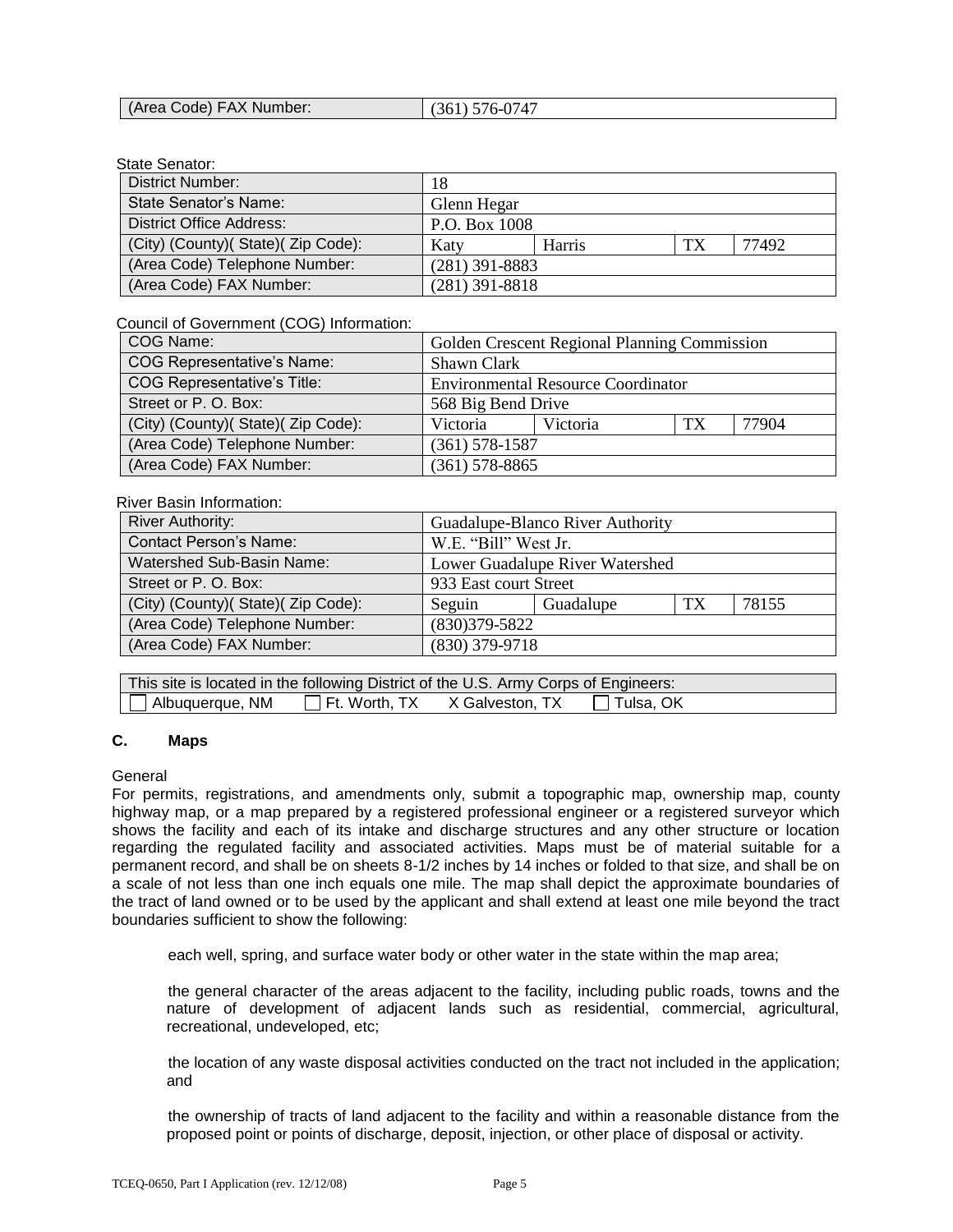#### General location maps

For permits, registrations, and amendments only, submit at least one general location map at a scale of one-half inch equals one mile. This map shall be all or a portion of a county map prepared by Texas Department of Transportation (TxDOT). If TxDOT publishes more detailed maps of the proposed facility area, the more detailed maps shall also be included in Part I. Use the latest revision of all maps.

#### Land ownership map

Provide a map that locates the property owned by adjacent and potentially affected landowners. The maps should show all property ownership within 1/4 mile of the facility, on-site facility easement holders, and all mineral interest ownership under the facility.

#### Landowners list

Provide the adjacent and potentially affected landowners' list, keyed to the land ownership map with each property owner's name and mailing address. The list shall include all property owners within 1/4 mile of the facility, easement holders, and all mineral interest ownership under the facility. Provide the property, easement holders', and mineral interest owners' names and mailing addresses derived from the real property appraisal records as listed on the date that the application is filed. Provide the list in electronic form, as well.

#### **D. Property owner information**

For permits, registrations, amendments, and modifications that change the legal description, a change in owner, or a change in operator only, provide the following:

(1) the legal description of the facility;

- (A) the abstract number as maintained by the Texas General Land Office for the surveyed tract of land;
- (B) the legal description of the property and the county, book, and page number or other generally accepted identifying reference of the current ownership record;
- (C) for property that is platted, the county, book, and page number or other generally accepted identifying reference of the final plat record that includes the acreage encompassed in the application and a copy of the final plat, in addition to a written legal description;
- (D) a boundary metes and bounds description of the facility signed and sealed by a registered professional land surveyor;
- (E) on-site easements at the facility, and
- (F) drawings of the boundary metes and bounds description; and

(2) a property owner affidavit signed by the owner.

# **E. Legal authority**

Provide verification of the legal status of the owner and operator, such as a one-page certificate of incorporation issued by the secretary of state. List all persons having over a 20% ownership in the proposed facility.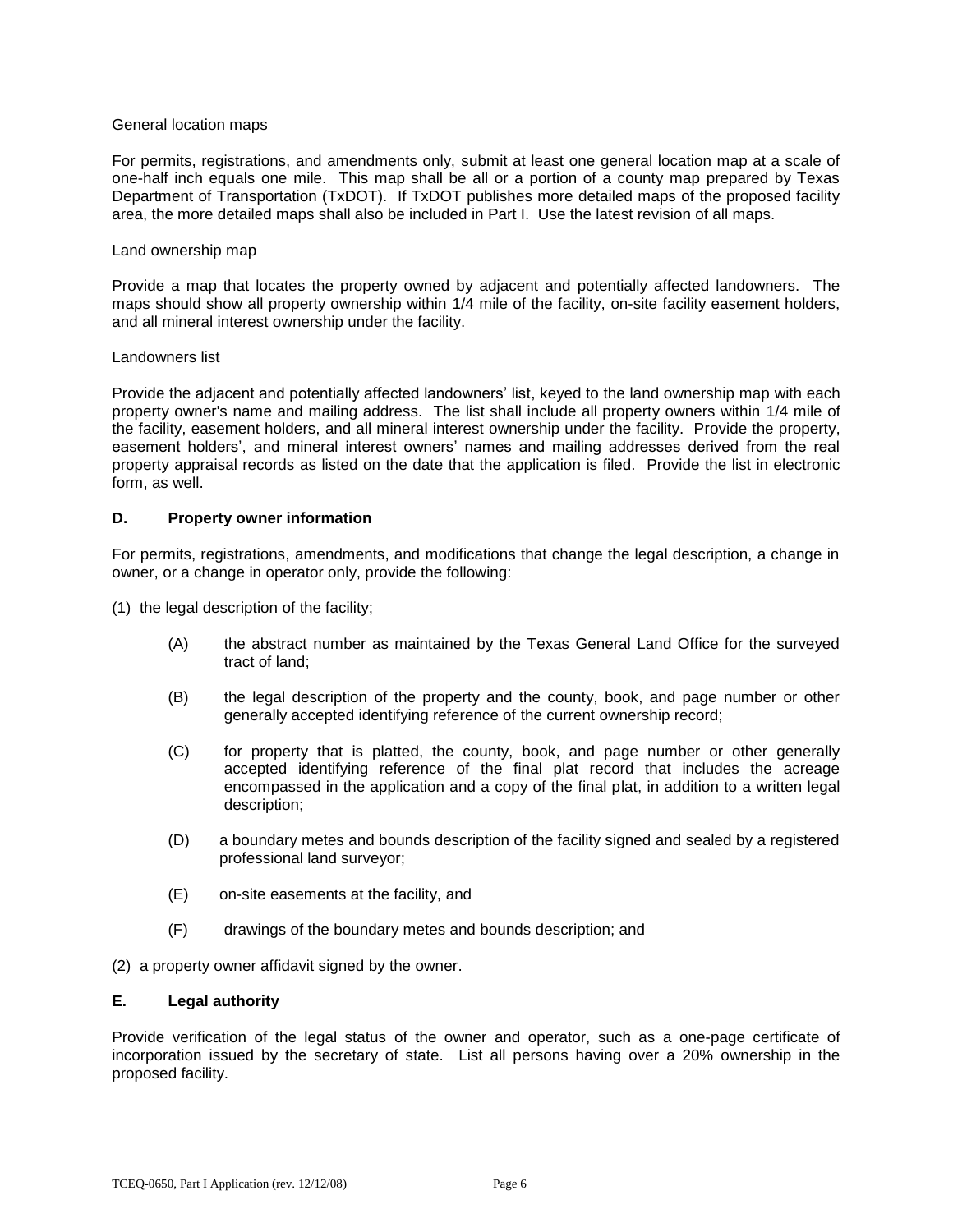|              |         | Indicate Ownership status of the facility: |             |                |              |
|--------------|---------|--------------------------------------------|-------------|----------------|--------------|
|              | Private | Corporation                                | Partnership | Proprietorship | Non-Profit   |
|              |         |                                            |             |                | Organization |
| $\mathbf{X}$ | Public  | Federal                                    | Military    | <b>State</b>   | Regional     |
|              | County  | Municipal                                  | Other       |                |              |
|              |         |                                            | (Specify)   |                |              |

Does the operator own the facility units and the facility property?  $\parallel$  **X** Yes  $\Box$  No

If "No," for permits, registrations, amendments, and modifications that changes the legal description, a change in owner, or a change in operators submit a copy of the lease for the use of or the option to buy the facility units or facility property, as appropriate, and identify: Owner Name: Street or P. O. Box: (City) (County)( State)( Zip Code): (Area Code) Telephone Number: (Area Code) FAX Number: Charter Number:

#### **F. Evidence of competency**

For permits, registrations, amendments, and modifications that change the legal description, a change in owner, or a change in operators submit a list of all Texas solid waste sites that the owner and operator have owned or operated within the last ten years.

| Site Name        | Site Type | Permit/Reg. No. | County   | Dates of Operation |
|------------------|-----------|-----------------|----------|--------------------|
| City of Victoria | andfill_  | 1522A           | Victoria | $1983$ - present   |
| Landfill         |           |                 |          |                    |
| Gardenville      | Compost   | 42034           | Victoria | $2009$ - present   |

Submit a list of all solid waste sites in all states, territories, or countries in which the owner and operator have a direct financial interest.

| Site Name     | Location        | Dates of Operation | <b>Regulatory Agency</b><br>(Name & Address) |
|---------------|-----------------|--------------------|----------------------------------------------|
| Same as Above | Victoria County | Same as Above      | <b>TCEQ</b>                                  |

A licensed solid waste facility supervisor, as defined in 30 TAC Chapter 30, Occupational Licenses and Registrations will be employed before commencing facility operation.

| Provide the names of the principals and supervisors of the owner's and operator's organization, |                                                                                                 |                           |  |  |  |
|-------------------------------------------------------------------------------------------------|-------------------------------------------------------------------------------------------------|---------------------------|--|--|--|
|                                                                                                 | together with previous affiliations with other organizations engaged in solid waste activities. |                           |  |  |  |
| Name                                                                                            | <b>Previous Affiliation</b>                                                                     | <b>Other Organization</b> |  |  |  |
| Ken Gill<br>City of Victoria<br>None                                                            |                                                                                                 |                           |  |  |  |
| City of Victoria<br><b>Roland Rodriguez</b>                                                     |                                                                                                 | None                      |  |  |  |
| Curtis Davis                                                                                    | <b>GBRA</b>                                                                                     | None                      |  |  |  |
|                                                                                                 | <b>GBRA</b>                                                                                     | None                      |  |  |  |

For landfill permit applications only, evidence of competency to operate the facility shall also include landfilling and earthmoving experience if applicable, and other pertinent experience, or licenses as described in 30 TAC Chapter 30 possessed by key personnel. The number and size of each type of equipment to be dedicated to facility operation will be specified in greater detail on Part IV of the application within the site operating plan.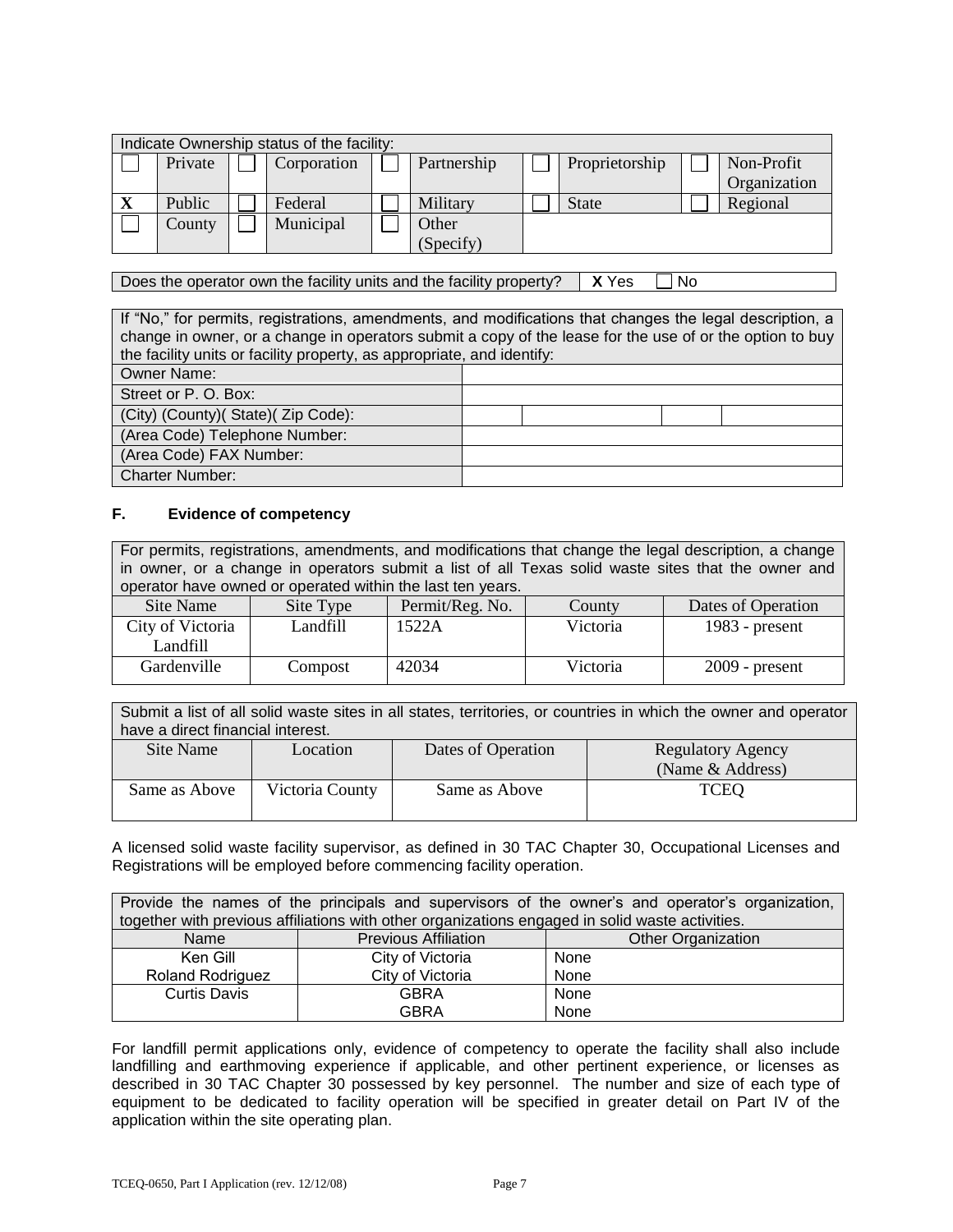| Landfilling/Earthmoving Equipment Types | Personnel Experience or Licenses |
|-----------------------------------------|----------------------------------|
| N/A                                     | N/A                              |
|                                         |                                  |
|                                         |                                  |

For mobile liquid waste processing units, submit a list of all solid waste, liquid waste, or mobile waste units that the owner and operator have owned or operated within the past five years. Submit a list of any final enforcement orders, court judgments, consent decrees, and criminal convictions of this state and the federal government within the last five years relating to compliance with applicable legal requirements relating to the handling of solid or liquid waste under the jurisdiction of the commission or the United States Environmental Protection Agency. Applicable legal requirement means an environmental law, regulation, permit, order, consent decree, or other requirement.

|       | Solid waste, liquid waste, or mobile waste   Texas and federal final enforcement orders, court    |
|-------|---------------------------------------------------------------------------------------------------|
|       | units owned or operated within past $5 \mid$ judgments, consent decrees, and criminal convictions |
| years |                                                                                                   |
| None  | N/A                                                                                               |
|       |                                                                                                   |
|       |                                                                                                   |

# **G. Appointments**

Provide documentation that the person signing the application meets the requirements of 30 TAC §305.44, Signatories to Applications. If the authority has been delegated, provide a copy of the document issued by the governing body of the owner or operator authorizing the person that signed the application to act as agent for the owner or operator.

#### **H. Application Fees**

For a new permit, registration, amendment, modification, or temporary authorization, submit a \$150 application fee.

For authorization to construct an enclosed structure over an old, closed municipal solid waste landfill in accordance with 30 TAC 330 Subchapter T, submit a \$2,500 application fee.

If paying by check, send payment to:

Texas Commission on Environmental Quality Financial Administration Division, MC 214 P. O. Box 13087 Austin, Texas 78711-3087

| Payment maybe made online using TCEQ e-pay at www.tceq.state.tx.us/e-services/ |  |  |  |
|--------------------------------------------------------------------------------|--|--|--|
| E-pay confirmation number                                                      |  |  |  |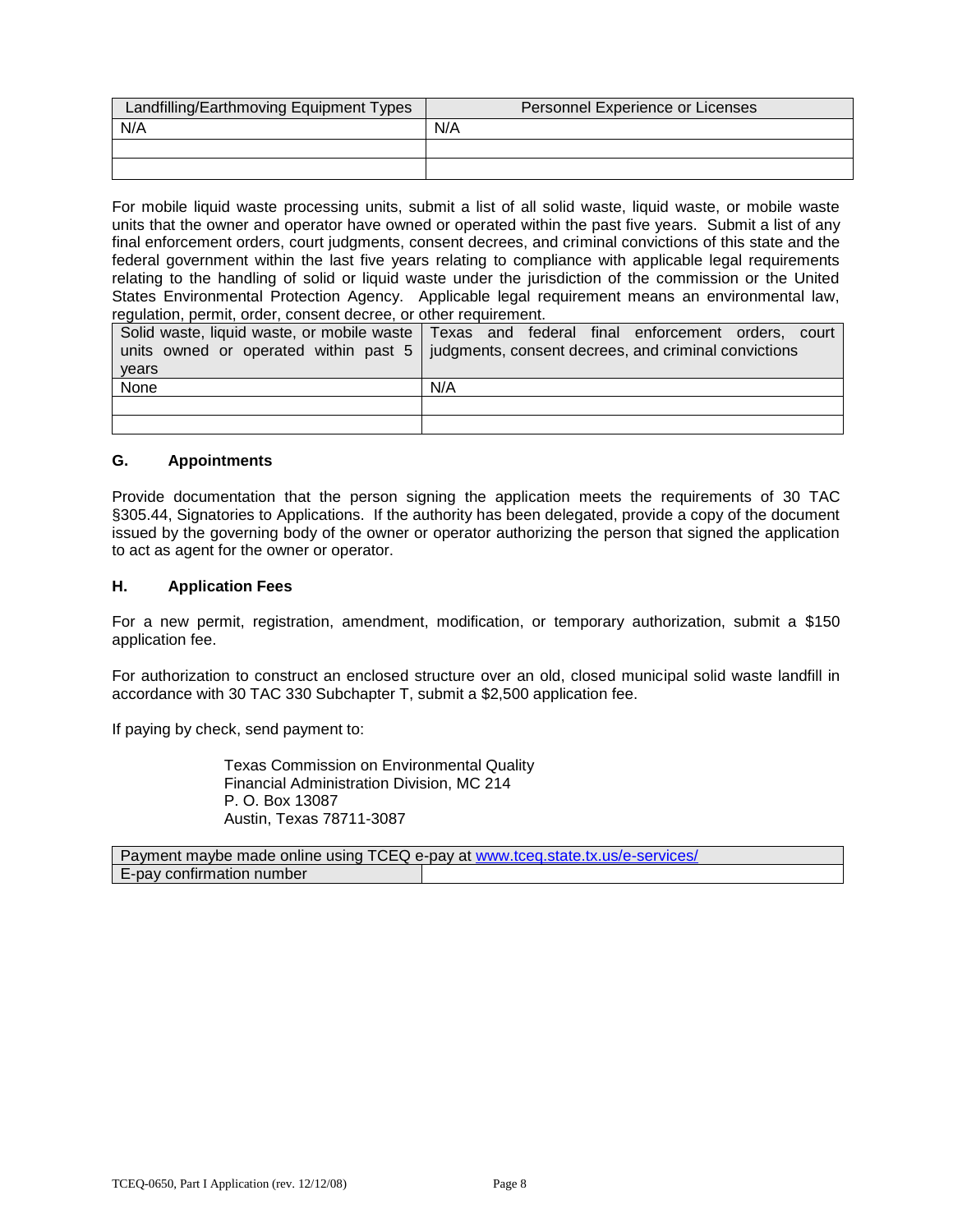# **PROPERTY OWNER AFFIDAVIT**

"I, \_\_\_\_\_\_\_\_\_\_\_\_\_\_\_\_\_\_\_\_\_\_\_\_\_\_\_\_\_\_\_\_\_\_\_\_\_\_\_\_\_\_\_\_

(property owner)

acknowledge that the State of Texas may hold me either jointly or severally responsible for the operation, maintenance, and closure and post-closure care of the facility. For a facility where waste will remain after closure, I acknowledge that I have a responsibility to file with the county deed records an affidavit to the public advising that the land will be used for a solid waste facility prior to the time that the facility actually begins operating as a municipal solid waste landfill facility, and to file a final recording upon completion of disposal operations and closure of the landfill units in accordance with Title 30 Texas Administrative Code §330.19, Deed Recordation. I further acknowledge that I or the operator and the State of Texas shall have access to the property during the active life and post-closure care period, if required, after closure for the purpose of inspection and maintenance."

\_\_\_\_\_\_\_\_\_\_\_\_\_\_\_\_\_\_\_\_\_\_\_\_\_\_\_\_\_\_\_\_\_\_\_\_\_\_\_\_\_\_\_ \_\_\_\_\_\_\_\_\_\_\_\_\_\_\_\_\_\_\_\_\_\_\_\_\_\_\_\_\_\_\_\_

(Owner signature) (Date)